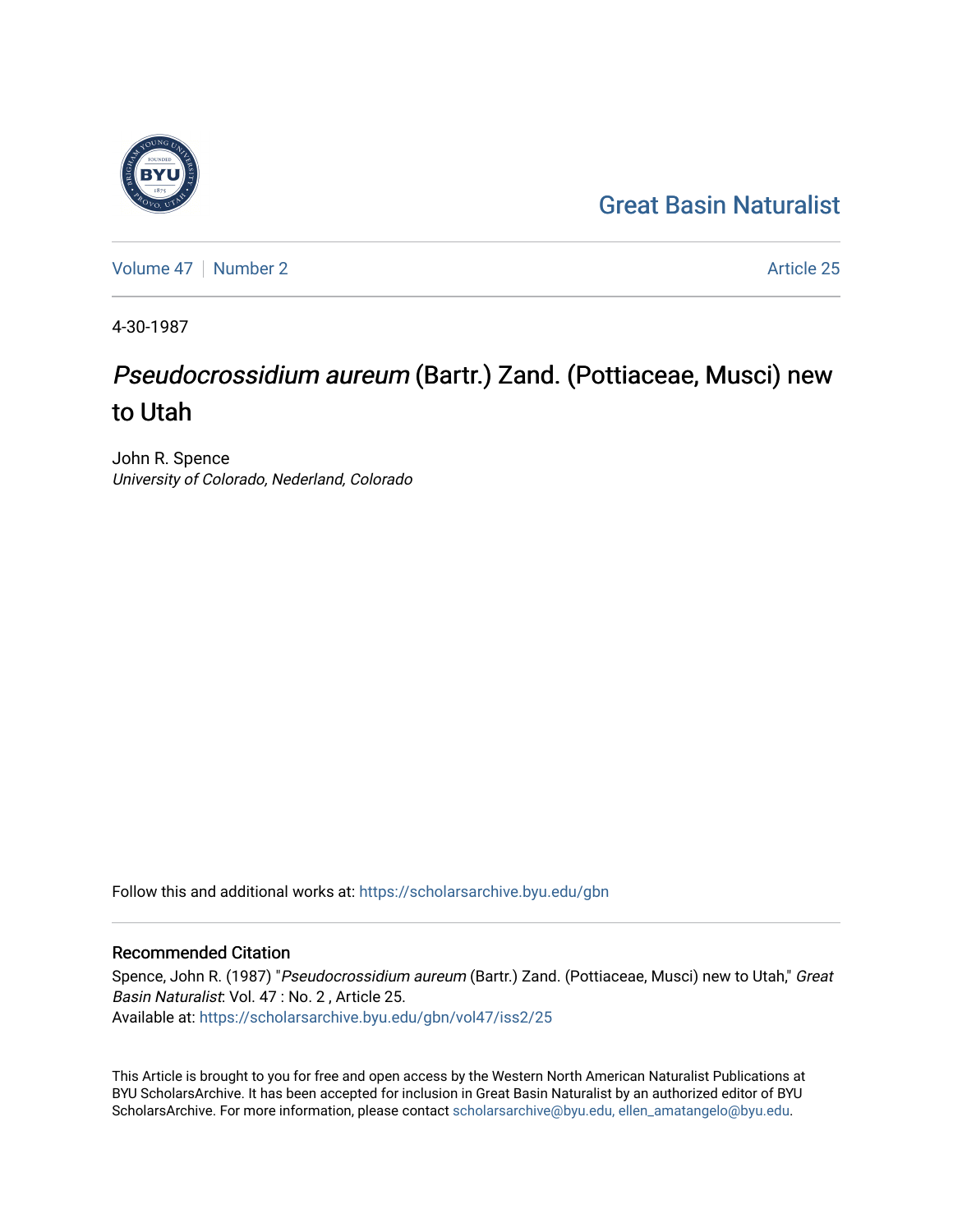#### PSEUDOCROSSIDIUM AUREUM (BARTR.) ZAND. (POTTIACEAE, MUSCI) NEW TO UTAH

#### John R. Spence'

ABSTRACT. - Pseudocrossidium aureum (Bartr.) Zand. (Pottiaceae, Musci) is reported as new to Utah from a locality in Wayne County. The species distribution is noted and comparisons are made with the other three species of Pseudocrossidium found in North America.

Despite excellent recent floras for Utah (Flowers 1961, 1973), the bryophyte flora of the state remains incompletely known. This is even more obvious for the intermountain re gion (sensu Cronquist et al. 1972). Recent studies that have concentrated on dryland bryophyte floras (e.g., Magill 1976, Stark and Castetter 1982, Mcintosh 1986) emphasize the diversity of dryland bryophytes. The studies of Magill and Mcintosh in particular, which concentrated on intensive collecting in small regions, indicate that many elusive and poorly known bryophytes remain to be dis covered in the western drylands.

While conducting studies on the bryophyte flora of southern Utah, <sup>I</sup> collected a species of Didymodon, which proved upon identifica tion to be D. vinealis (Brid.) Zand. Intermixed with the *Didumodon* were a few small sterile plants that keyed to Pseudocrossidium aureum (Bartr.) Zand, using the key in Zander (1979). A duplicate of the collection was con firmed by Dr. Zander of the Buffalo Museum of Science. This species was not previously known from Utah, and the nearest known populations are in southern Coconino County in Arizona (Haring 1961). The site information and associated species for this collection were:

Utah: Wayne Co., Capitol Reef National Park, near the Rim Overlook. Growing intermixed with Didymodon vinealis at base of cliff of Navajo Sandstone in shaded, north-facing alcove on dry sand. In slickrock and pinyonjuniper communities, with Pinus edulis, Juniperus osteosperma, Shepherdia canadensis, Coleogyne ramosissima. Bouteloua gracilis, Yucca ssp., and Opuntia ssp. Elevation 2,195 m, 26 November 1986, Spence 3319a. pH of sand  $= 6.0$  (pHydrion paper). Deposited in BUF and my personal herbarium.

Pseudocrossidium aureum was originally

described from the Santa Catalina Mountains of southern Arizona as Tortula aurea (Bartram 1924). The transfer to *Pseudocrossidium* was made by Zander (1979). An important component of the bryophyte stratum in the Sonoran and Chihuahuan deserts (Magill 1976, Nash et al. 1977), its distribution is Texas, Oklahoma, New Mexico, Arizona, Utah, California, and northern Mexico. Apparently it has not yet been reported from the Mohave Desert of California, Nevada, and Utah (Harthill et al. 1979). The Utah locality is several hundred miles north of the nearest previously reported locality in Arizona. It also occurs at a relatively high elevation compared to the rest of its dis tribution.

The genus Pseudocrossidium is distin guished from the related genera Barbula, Tortula, and Bryoerythrophyllum by inter alia its differentiated perichaetial leaves, strongly revolute leaf margins, and lack of an adaxial stereid band in the costa (Zander 1979, 1981). Pseudocrossidium aureum lacks many of the features of the genus, and sporophytes remain unknown (Zander 1981). The species has been illustrated by Bartram (1924), Steere (1938), Crum and Anderson (1981), and Zander (1981).

Three additional species of Pseudocrossidium are known from western North America. These are P. hornschuchianum (Schultz) Zand., P. replicatum (Tayl.) Zand., and P. revolutum (Brid. in Schrad.) Zand. Pseudocrossidium aureum is distinguished from these species by its conspicuous, yellowishreddish, smooth awn. The other three species are generally apiculate or mucronate. The Eurasian species P. hornschuchianum has

Mountain Research Station. Universitv of Colorado, Nederland, Colorado 80466.